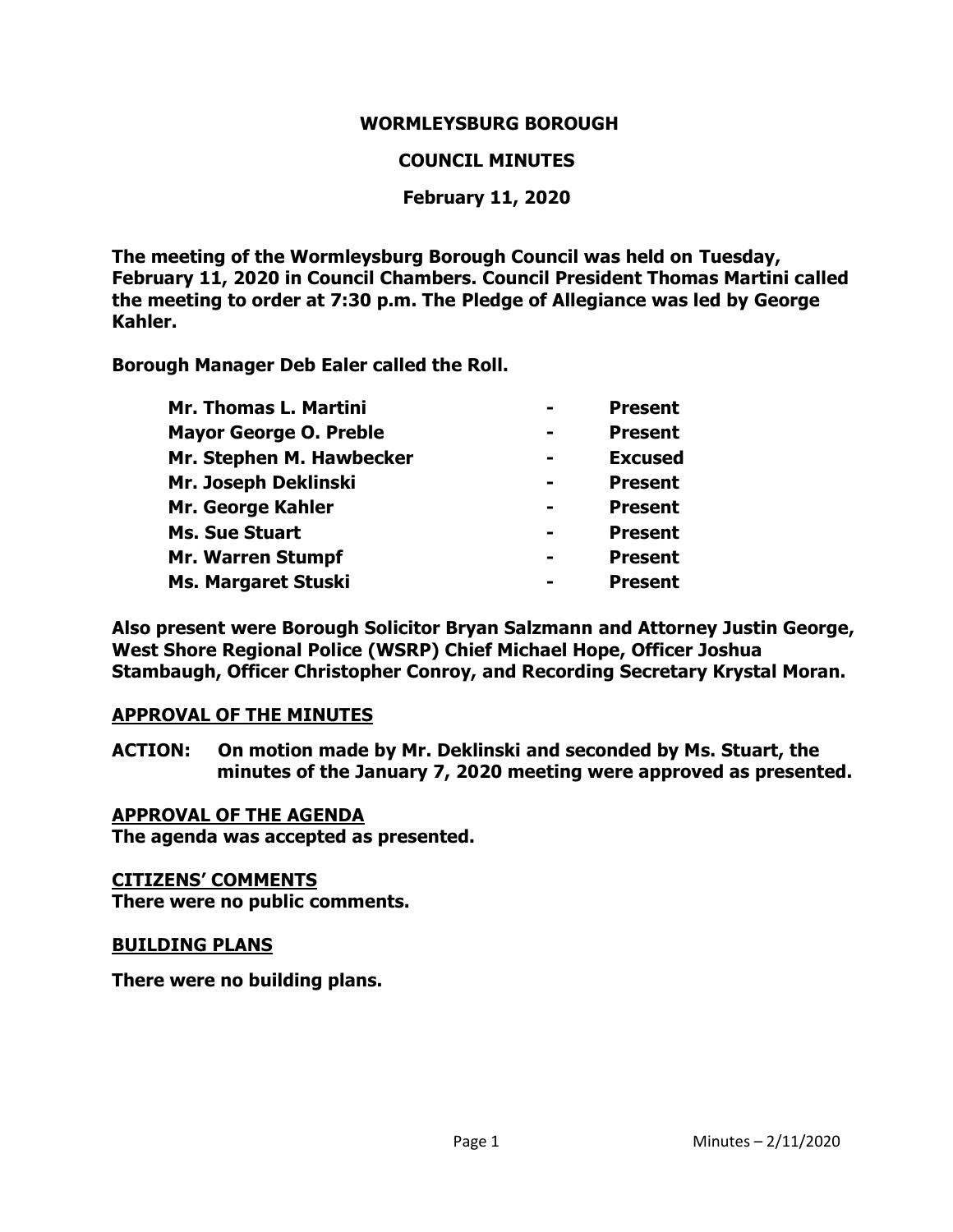## **PUBLIC HEARINGS**

**Mr. Martini opened the public hearings to receive comments on pending revisions and updates to several ordinances (as noted below).**

**Public Hearing - Ordinance 520 – The hearing on revisions to Ordinance 520 regarding mini-pigs was opened. No comments were received. The hearing was closed.**

**ACTION: On motion made by Ms. Stuart and seconded by Mr. Deklinski, Council unanimously approved the adoption of the proposed amendments to Ordinance 520 relating to Animals.**

**Public Hearing - Ordinance 521 – The hearing on revisions to Ordinance 521 regarding fire pit safety was opened. No comments were received. The hearing was closed.**

**ACTION: On motion made by Ms. Stuart and seconded by Mr. Kahler, Council unanimously approved the adoption of the proposed amendments to Ordinance 521 relating to fire pit safety.**

**Public Hearing - Ordinance 522 – The hearing on revisions to Ordinance 522 regarding the definition of the word "occupant" as used in the Residential Rental Inspection ordinance was opened. No comments were received. The hearing was closed.**

**ACTION: On motion made by Ms. Stuart and seconded by Ms. Stuski, Council unanimously approved the adoption of the proposed amendment to Ordinance 522.**

#### **REPORTS FROM APPOINTED BOROUGH OFFICERS**

#### **Borough Manager/Secretary**

**Council accepted the Borough Manager's monthly report with no questions.**

#### **Borough Treasurer**

**Treasurer Ealer reported that the auditors completed their review and all accounts have been balanced. The January report would be available for the March meeting.** 

## **Borough Solicitor**

**Attorney Salzmann presented Resolution 2020-02 affecting the General Obligation Note (Series 2011) to finance the sewer project. After initial discussions, Orrstown Bank offered to reduce the loan's interest rate from 3.15% to 2.25% for the remaining 211 months of loan, which would save the Borough substantial monies on repayment. The revised loan modifications were reviewed and discussed in detail.**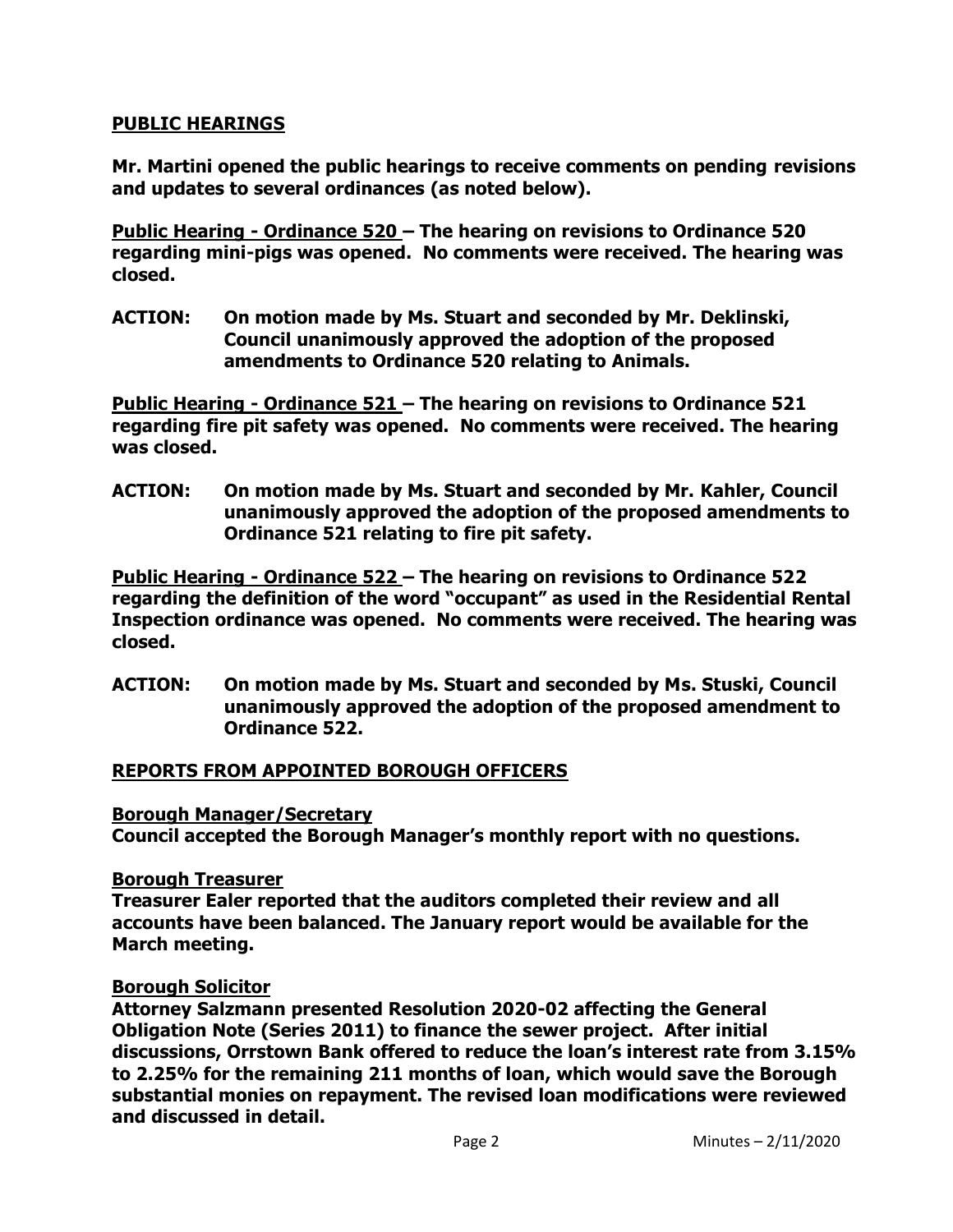**ACTION: On motion made by Mr. Deklinski and seconded by Ms. Stuart, Council unanimously approved Resolution 2020-02 as presented, effective immediately.**

**Borough Manager Ealer reported that a meeting is scheduled for Friday, February 14, 2020 to review account set-up and details with Orrstown staff.** 

#### **Borough Engineer**

**The Borough Engineer's report dated February 10, 2020, was reviewed and accepted.**

### **COUNCIL PRESIDENT'S REPORT**

**Mr. Martini announced the upcoming Volunteer Dinner on Saturday, February 29, 2020 at 6 p.m. at Duke's & Bar Restaurant. Council members are encouraged to RSVP.** 

**Mr. Martini also announced that Ms. Stuart will be stepping away from the Recreation Board and moving to the Administration Committee.**

### **MAYOR'S REPORT**

**Mayor Preble presented the 2019 Annual Report, December 2019 and January 2020 reports for the WSRP Commission with accompanying activity reports. There were no questions.** 

**Mayor Preble and Mr. Deklinski expressed appreciation to the Chief and department for their 97% clearance rate in 2019.**

## **STANDING COMMITTEE REPORTS**

**There was no Planning Commission report.** 

## **Administrative Committee**

**ACTION: On motion made by Ms. Stuski and seconded by Mr. Kahler, Council unanimously approved the distribution of funds as follows (as evidenced by the monthly check register).**

| <b>Accounts</b>       | <b>Number of Checks</b> | <b>Distribution Summary</b> |  |
|-----------------------|-------------------------|-----------------------------|--|
| <b>General Fund</b>   | 68                      | \$263,255.90                |  |
| <b>Sewer Fund</b>     | 61                      | \$159,663.15                |  |
| <b>Fire Tax Fund</b>  | $\mathbf{2}$            | \$38,582.20                 |  |
| <b>Payroll Fund</b>   | 2                       | 240.00<br>S                 |  |
| <b>Total Activity</b> | 133                     | \$461,691.25                |  |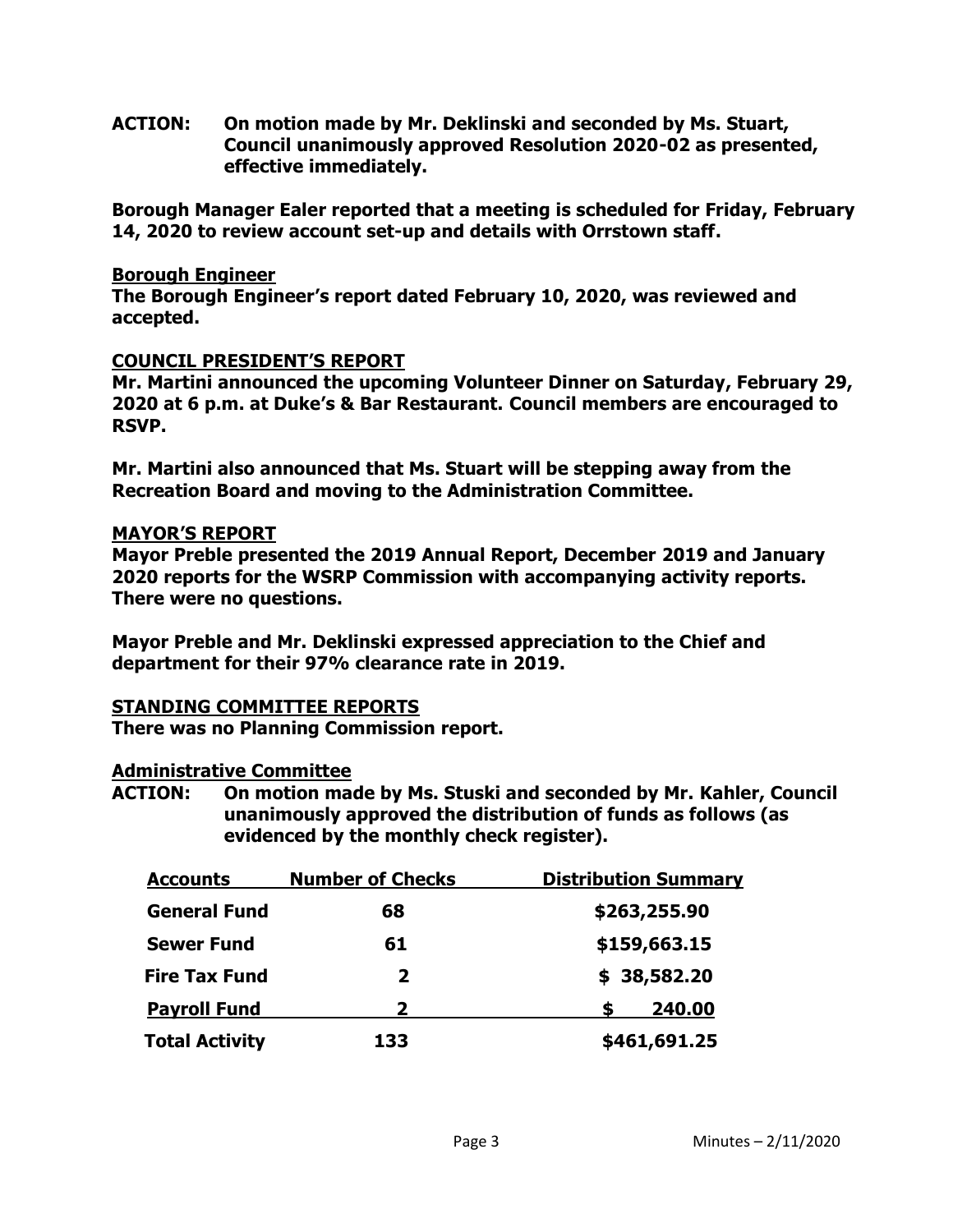# **CapCOG and Parks, Public Lands and Recreation Committee**

**Ms. Stuski reported that the Recreation Committee would like to create a list of resources and future activities to be placed on the website for the community. Ms. Stuski announced that the Capitol Region Council of Governments (CapCOG) held its annual meeting on January 20, 2020. Officers were elected; John Baer was the speaker.**

**Ms. Stuski announced that Dan Cohen will speak at this month's CapCOG meeting regarding proposed changes to the Wireless Communication Agreement. Because of the potential negative effect on municipal zoning guidelines statewide, members are encouraged to attend.** 

## **Planning Commission and Streets, Highways and Sanitary Affairs Committee**

**Mr. Deklinski announced the Tri-County Regional Planning Commission's Bottleneck Study has been completed. If adopted, traffic lanes through the Bottleneck would be reduced to add bicycle lanes. Mr. Deklinski plans to attend the Municipal meeting scheduled on Thursday February 13, 2020 at 10:30 a.m. Owing to concerns about adding to traffic congestion and jeopardizing road safety, Council members were strongly opposed to this proposal.** 

**ACTION: By consensus, Council directed Mr. Deklinski to report at the meeting that Council does not support the study's recommendations to reduce traffic lanes; however, improvements to sidewalks would be welcome.**

**Mr. Deklinski also announced that the Free Little Library Boxes have been approved and several donors are interested in donating money to cover their costs. Placement of the boxes was discussed.** 

**ACTION: On motion by Mr. Deklinski and seconded by Ms. Stuart, Council unanimously approved the placement of Free Little Library Boxes.** 

**Codes Enforcement, Zoning, Sidewalks and Shade Trees Committee Ms. Stuart announced that there was no report provided; however, there was one unregistered vehicle and a dead tree reported for action.** 

## **Public Safety Committee**

**ACTION: On motion made by Mr. Stumpf and seconded by Mr. Deklinski, Council unanimously accepted the January 2020 Fire Incident Report from the West Shore Bureau of Fire.**

**Mr. Stumpf announced that, with the sale of the old fire house and the application of those funds against the mortgage, the monthly loan payment has been reduced from \$16,780 to \$13,564, a significant savings.**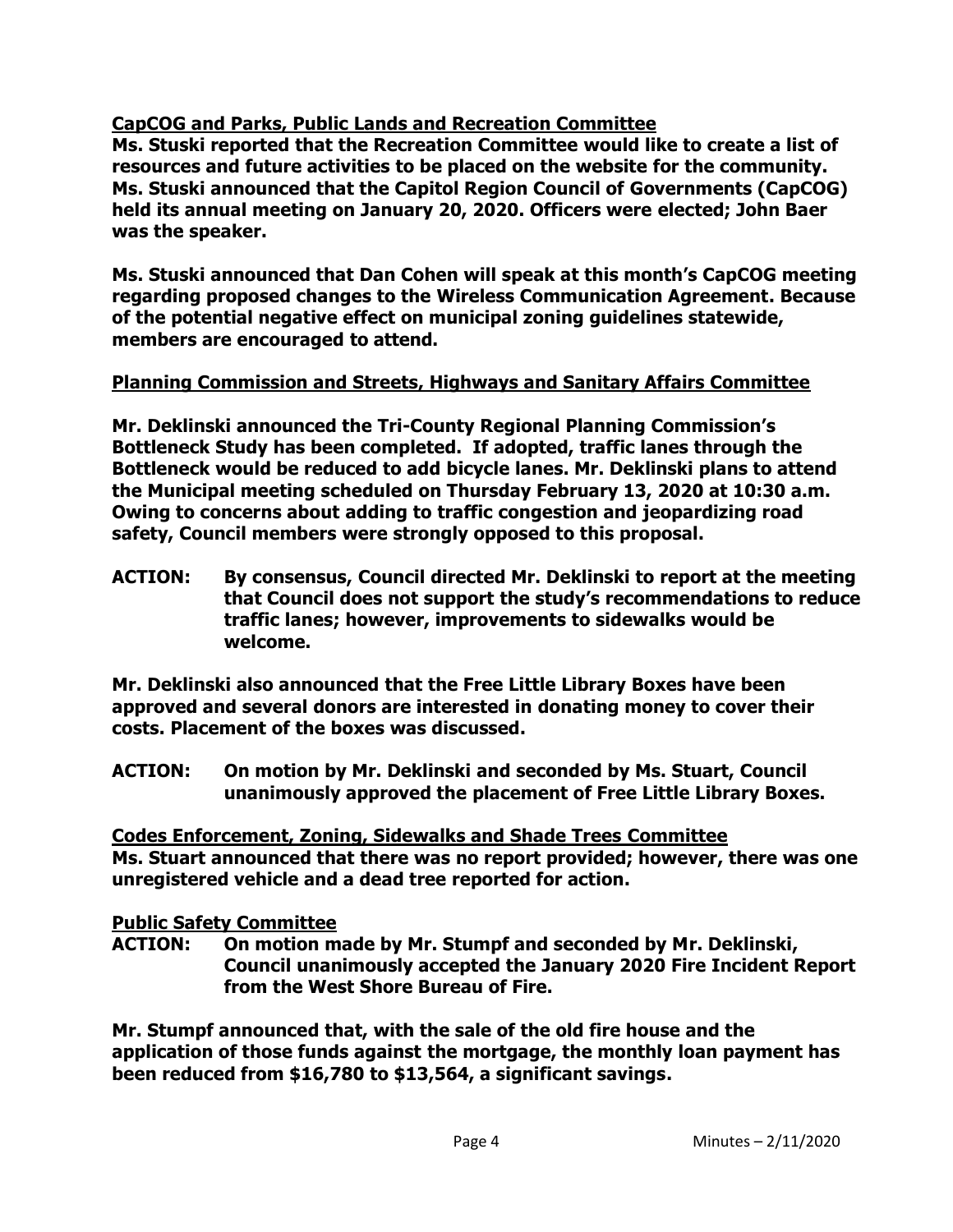## **OLD BUSINESS**

## **Commiittee Appointments for Council Members**

**Mr. Martini reported that there is only one change to committee assignments for 2020. Ms. Stuart will be placed on the Administrative Committee. The rest of committee and volunteer board assignments remain the same.**

**ACTION: On motion made by Mr. Deklinski and seconded by Mr. Stumpf, the committee and volunteer board assignment list was approved as presented.**

### **Yverdon Drive Paving Contract**

**Mr. Deklinski announced that seven bids for the Yverdon Drive paving street were opened and reviewed by the Engineers. Bids included milling the surface, installing a wearing course, and painting cross walk lines. The paving project will begin after school ends to accommodate the school buses.**

**ACTION: On motion made by Mr. Deklinski and seconded by Ms. Stuart, Council unanimously approved the paving contract to E.K. Services Inc. for \$89,329.50.**

### **Front Street Signage**

**Mr. Deklinski reported that a meeting was held with WSRP Chief Hope, Borough Manager Ealer and Duke's owner Don Carter on Monday, February 10, 2020 to discuss a pedestrian accident. The group discussed ways to improve safety including signs that will direct people to the cross walks at South Front Street. Mr. Carter offered to pay for the purchase of the signs.**

**ACTION: On motion made by Mr. Deklinski and seconded by Ms. Stuski, Council unanimously approved the placement of pedestrian cross walk signs along the bollards at South Front Street.** 

**Attorney Salzmann suggested that Mr. Deklinski contact PennDOT regarding a formal examination of Front Street from Market Street to the Bottleneck, including lane width, speed, lighting and related safety concerns.** 

#### **NEW BUSINESS**

## **Exoneration of Borough Tax Collector**

**ACTION: On motion made by Mr. Deklinski and seconded by Ms. Stuart, Council unanimously released Tax Collector Roxanne Grandon from any liability associated with uncollected and unpaid real estate taxes for the year 2019, in keeping with Cumberland County and school district audit of taxes returned, and further directs the Borough Manager to file the appropriate forms with the County Tax Claims Bureau.**